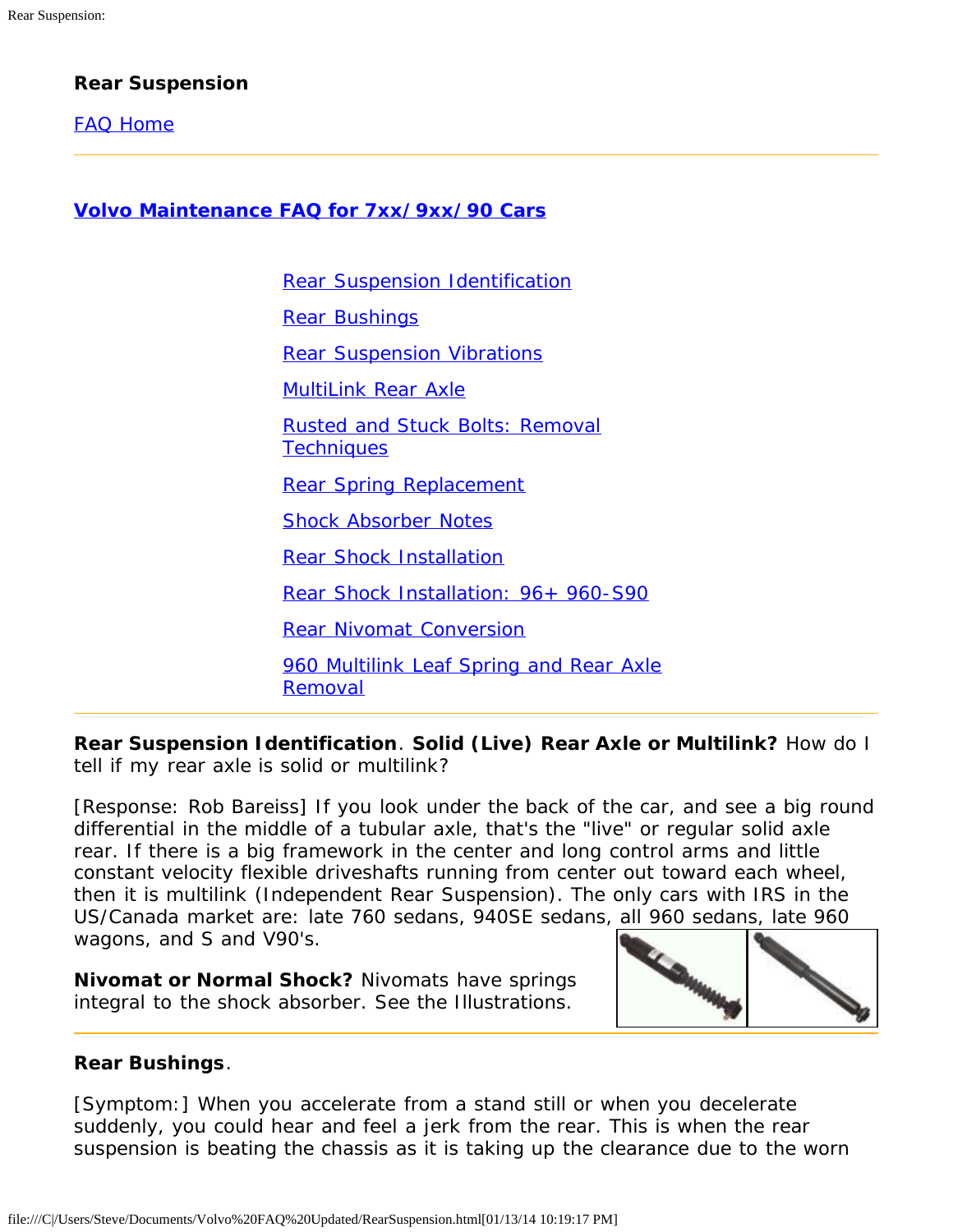bushing. [Diagnosis:] Try this: Jack up the rear end of the car and first with the car in neutral and the park brake off, turn the drive shaft back and forth quickly. You will see if there is much play in the torque arm bushings. The rear end will actually swing back and forth. With the weight off the rear end, you should be able to pry on various portions of the trailing arms close to the bushings and notice if there is excessive play. If your trailing arm bushings are bad, you'll need a special tool to take them out and press them back in. The torque arm can easily be taken out and the bushings pressed in and out.

# **Clunk in Rear End: Bushing Diagnosis.**

[Inquiry:] 87 740 wagon with 190k, M46 trannie, new to us. Have replaced shocks, struts, u-joints, trannie mount and center support bearing on driveshaft, and some front bushings. Acceleration from standstill in normal traffic results in a clunk which seems to come from rear end. Trannie output bushing and pinion bushing have no play. Wheel bearings are good. Nothing is rolling around in rear of car or spare tire well. The only thing I can figure is bushing(s) in rear, but which one(s)? (none are visibly broken up, although I haven't yet given them the prybar test.) Can anyone guide me to the most likely culprit on this one?

[Response: Steve Seekins] I would focus on the rear suspension bushings. There are 7 - two on each of the torque rods and three on the sub frame to body mounts - one at the front and two at the rear. I would suspect the subframe mounts, probably got accelerated wear from soft torque rod bushings. The Haynes manual is adequate for procedures here. Of course you should first check for loose upper or lower shock mounts or loose sway bar mounts. If the lower shock mount has loosened, check carefully for elongated hole in trail arm - if so, consider replacing the trail arm if tightening the bolt does not do the job.

# <span id="page-1-0"></span>**Rear Suspension Vibrations. Panhard Rod Bushings.**

My 745 with a solid rear axle has a single arm with large rubber donut bushings connecting the underside of the differential to the frame just ahead of the diff. The lower rubber donut has gone really soft, allowing about 15 degrees of angular rotation of the rear axle; enough to seriously deflect the drive shaft under acceleration at low speed and causing the U joints to grumble loudly. At speeds over 15 kmh the noise is gone; I suspect the momentum of the drive shaft resists the deflection and the acceleration force is lower. The side bushings are fine; also I have a heavy IPD swar bar.

# **Loose Rear Shock Bolts.**

After hearing vibration that I thought was coming from the rear axle, I grabbed the shock absorber and found there was a very small amount of movement. I tightened up the lower and upper mounting bolts and presto !! Noise be gone ! Amazing how much noise there was coming out of that little bit of movement on that one rear shock. If you've got some knocks coming out of one or both of the rear corners of a 940, try tightning up those shock bolts before you spend a lot of time trying to find a problem with one of suspension bushings.

# **Bilstein Touring Shocks.**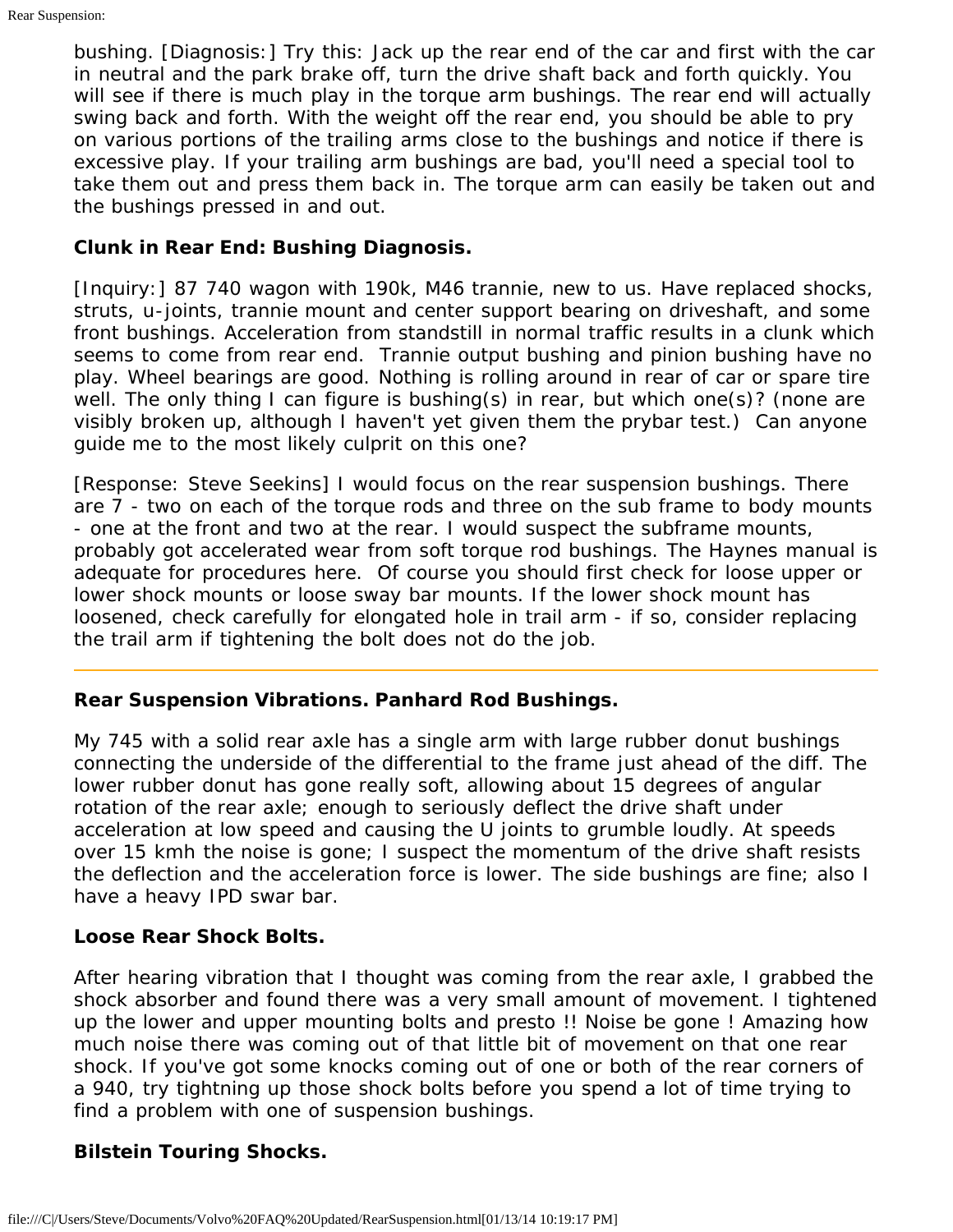[Editor] Numerous anecdotes from Brickboard show that Bilstein Touring shocks often clunk in the rear suspension thanks to poor quality control on bolt hole diameters. Replacing the shocks with another brand solves the problem.

## <span id="page-2-0"></span>**Multilink Rear Axle**.

[Tip from ImportCar Magazine, Apr 2003] The multi-link suspension systems, which independently suspend each rear wheel, allow for improved ride and road handling, and for each wheel to be aligned separately. The only failure we've seen is the upper carrier housing bushing, as it's made from rubber and has a plastic housing that cracks over a period of time. Volvo offers a tool to cut the repair time in half, with no need to remove the complete center housing and use the hydraulic press. Multi-link suspensions require alignment any time the suspension components are disassembled. When aligning, start at the rear first setting up the camber, then the toe. Caster is fixed by the design of the suspension and cannot be changed, except by replacement of damaged parts.

<span id="page-2-1"></span>**Rusted and Stuck Bolts: Removal Techniques**. See the [link](file:///C|/Users/Steve/Documents/Volvo%20FAQ%20Updated/FrontSuspension.html#RustedandStuckBoltsRemovalTechniques) for more ideas.

## <span id="page-2-2"></span>**Rear Spring Replacement**

[Inquiry:] I am thinking about installing new springs and shock in the rear of my live axle 745. How do I do it? [Reply] This is one of the easiest things I've done to that car. The procedure below pertains to all 7xx/9xx cars with live (aka non-IRS) axles. [Editor] Use antiseize when reinstalling nuts and bolts since this is a highrust area.

- 1. Chock the front wheels.
- 2. Loosen the lug nuts on the rear wheels.
- 3. Elevate one rear quarter of the car with the jack, and place a jack stand under the rear jacking point. A convenient place to lift is the front of the trailing arm.
- 4. Remove the wheel.
- 5. Place a floor jack under the axle. Note: jacking under the trailing arm is hazardous since the jack can slip down the sloped arm. Use the axle instead. Jack up the axle to unload the lower shock mount. Loosen the lower shock mount (requires 18mm wrench for inner nut and the outer bolt head is 17mm). [Tip from Chris] MAKE SURE you have the **floor jack under the axle** when you remove the lower shock bolt or that side can fall to the ground, ripping the rubber brake hose in the process. If the brake hoses appear strained, then unbolt the line mount above the wheel to relieve them.
- 6. Remove the 17mm nut holding the upper spring seat in place. If you're replacing a Volvo spring, chances are it is not a variable rate spring, so you can get to the nut with just a ratchet wrench and a socket. If you're removing a variable rate spring, however, you'll probably need a fairly long extension. Examine the spring placement so you can replace the new one in the same manner.
- 7. The trailing arm can be lowered to just before the point at which there is strain on the brake line (disconnect the line clip on the fender well if needed), then the bottom of the spring will come loose and the only thing holding the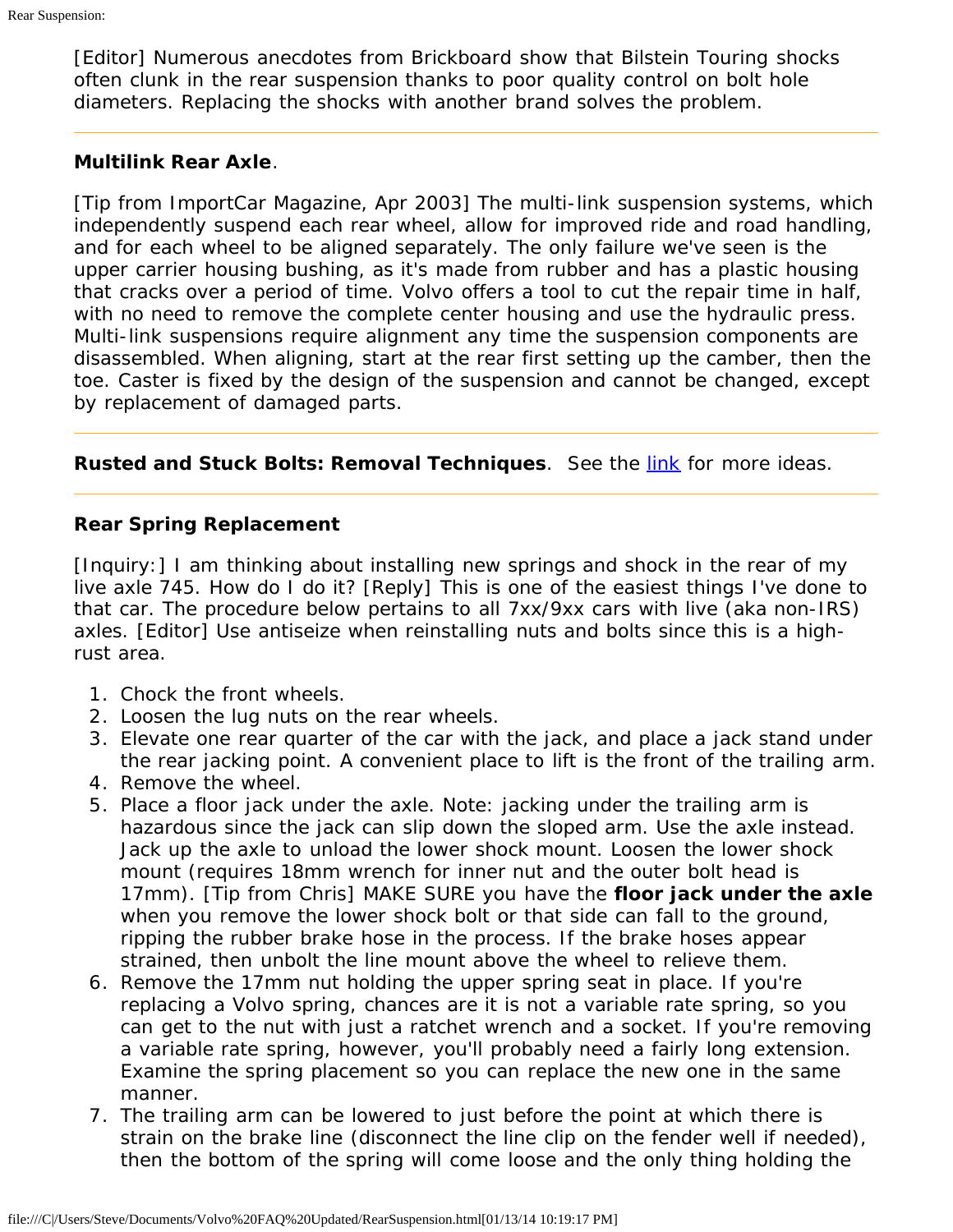spring on the car is the 17mm nut. Lightly tug on the spring at the top and pull it out. I did NOT have to remove the brake caliper on either side, and I did not find the exhaust system to inhibit the removal or installation on the passenger's side.

- 8. When you get the spring out, inspect the rubber seats and the large curved washer for wear or deterioration. Replace if necessary.
- 9. Reinstall the top seat and washer and insert the spring bottom first, making sure you install it in the rubber seat.
- 10. If you're replacing your springs with variable rate ones (recommended), you'll need a long extension for your socket to reattach the upper spring seat because you won't be able to get your ratchet to fit comfortably between the coils until about halfway down the spring's length.
- 11. Re-attach the upper spring seat. Use a 17mm deep well socket to hold the NUT while starting it: turn it the wrong way until you feel the threads click, then turn the correct way. Torque to the nut to 45 Nm (35 ft-lb).
- 12. Reinstall the shock bolt, coating it with antiseize first. Use your floor jack to re-align the sway bar end link so the bolt end will pass through. Don't pound on it to make it go through. A mirror helps to align this. Re-torque to 85 Nm (63 ft-lb)
- 13. Reverse the above steps for the remainder of the installation.

[Spring Note:] I recently installed a set of Moog cargo coils on the rear of my 89 765T and while I've been happy with the ride etc. I'm not happy with the sagging rear end they left me with. It sags about 1.5". I've talked with the reps at Moog and they say the cargo coils are for sedans only and do not have an application for wagons. I've ordered a set of IPD overload springs which incidentally list different part #s for 7xx sedans and wagons. RPR also sells Moog cargo coils for sedans only. In speaking with them they've had a lot of complaints of rear end sag when used on wagons [Editor] I installed a set of oversized Scan-Techs (13.5mm instead of 11mm) and they solved my sagging problems. When you replace the springs with heavy duty or "overload" coils, make sure your shocks have damping characteristics that match. Using too heavy a spring with the stock OEM shock may result in underdamping and a bouncier ride. You may have to upgrade to a stiffer shock.

<span id="page-3-0"></span>**Shock Absorber Notes**. [from Import Car Magazine, Mar 03, by Gary Goms]

**How does a shop diagnose worn shock absorbers?** The answer isn't simple. Many racing teams are now using shock absorber dynamometers to test how well a shock absorber will maintain its effectiveness throughout a long race. But, since most commercial import shops can't afford new shock absorber dynamometers just for testing old shocks, a quick visual check usually reveals most of the symptoms associated with worn shock absorbers.

First, use a tape measure to check the distance from the floor to a common reference point on the body such as the upper lip of the fender well. If a difference in ride height is indicated, the shock absorber may have lost its gas charge, or the vehicle may have a sagging spring. When disconnected from the chassis, a shock absorber with a full gas charge will quickly extend the piston rod. In other failure scenarios, a shock absorber may stick up or down due to a broken piston assembly. Next, check for oil leakage around the shaft seal. If the oil leakage looks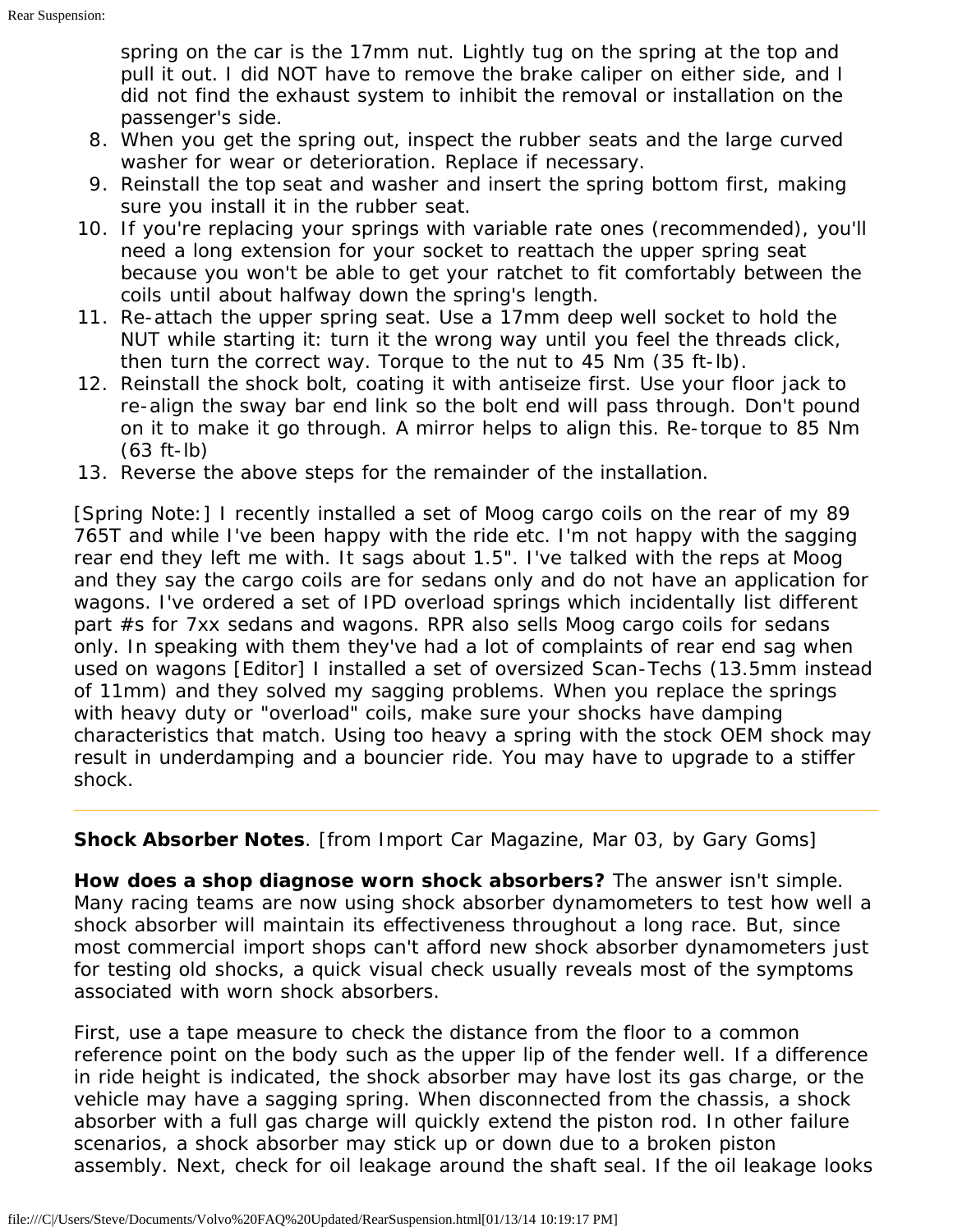wet, or covers the length of the shock absorber body, the shocks should be replaced either in axle pairs or at all four wheels.

Rebound recovery tests, unfortunately, are a far more subjective type of shock absorber evaluation. During a rebound test, the suspension is cycled by placing the knee or hands on the front or rear bumper of the vehicle, bouncing the suspension and then observing the recovery rate. In theory, good shock absorbers should dampen spring bounce within one oscillation cycle. In reality, a technician should be very familiar with the suspension characteristics of the nameplate in question. Some auto manufacturers design soft suspensions; others design firm suspensions, depending upon model application.

If a chucking or knocking noise is detected during the rebound recovery test, at least one shock absorber may have a loose piston, a worn piston shaft bushing or worn mounting bushings. When the shock's rebound bumpers are worn or the tires show a mild cupping in the center of the tread , shock absorber fade may be occurring when the shock absorber fluid becomes overheated and loses viscosity during a long trip. When road testing, the most accurate observations are achieved by driving the vehicle over the same stretch of road. Worn shock absorbers will cause the vehicle to nose-dive during braking or roll during cornering maneuvers. Again, the feel of worn shock absorbers tends to be a subjective judgment that requires familiarity with the specific vehicle nameplate and application.

**How Shock Absorbers Fail**. How do shock absorbers fail? In most cases, the piston shaft seal fails and allows the fluid to leak out of the shock's oil reservoir. On high-mileage vehicles, the internal parts such as the piston seal or valving wear out, which alters the dampening characteristics of the shock absorber. Last, the nitrogen charge may leak from the shock absorber, which slightly lowers the suspension height and allows the fluid to foam during normal operating conditions. All of the above failures will, at some point in the shock absorber's service life, cause the shock absorber fluid to become overheated or foam during severe operating conditions or extended trips. Last, the piston itself can become disconnected from the shock absorber shaft. The shaft may then bend, which causes the shock absorber to bind at some point in its travel. Because some pistons are held onto the shaft by a threaded nut, tightening the piston shaft bushings or spinning the piston shaft with an impact tool may loosen the pistonretaining nut. The best alternative is to buy the appropriate tools needed to hold the piston shaft stationary while the retaining nut is being tightened.

**Shock Brands**. Consensus at **Brickboard** seems to be:

- 1. Bilstein HD: great shock, long lasting, very stiff but controlled ride
- 2. KYB: great shock, not as stiff as Bilstein HD
- 3. Koni: great shock, adjustable
- 4. Tokico: great shock, hard to find
- 5. Boge Pro Gas: great shock, long lasting, ride equivalent to OEM
- 6. Boge Turbo Gas: great shock, long lasting, stiffer ride than Pro Gas
- 7. Bilstein Touring: less expensive than HD, questionable quality (see Brickboard archive [notes1](http://www.brickboard.com/RWD/index.htm?id=935307) and [notes2](http://www.brickboard.com/RWD/index.htm?id=1120768). Numerous reports of clunking and noise soon after installation.)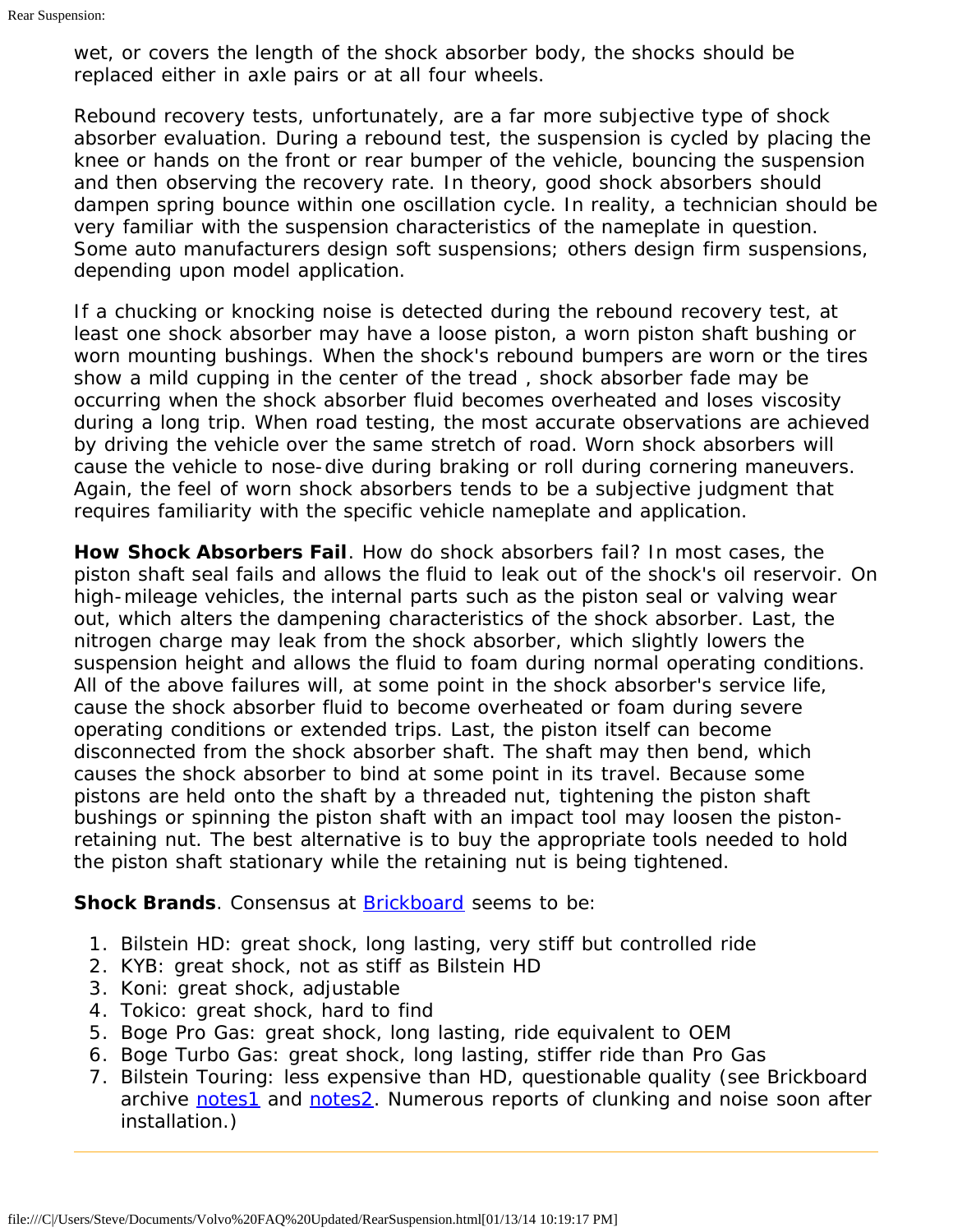# <span id="page-5-0"></span>**Rear Shock Installation**.

# **Non-Nivomat:**

[Inquiry:] I am thinking about replacing rear shocks on my '89 745 Turbo Wagon (non-Nivomat) and would like to know how difficult a job this is [Response: Bill Woesthaus/Warren Bain] **Support both the car and the rear axle.** If you are not supporting the rear axle and it's hanging free, the shock is the suspension travel stop and if you remove the bottom bolt while unsupported, the **axle will fall,** the brake hose will tear and you will have much bigger problems. Take wheels off. Pull the rubber bolt hole cover off the top of the inside wheel well (which is probably covered with dirt). Unscrew the top shock bolt. Then, put PBlaster, wrench and socket (you will need 17 and 18mm sockets) on



bottom shock bolt and undo it. Lower the rear axle to relieve the stress on the bolt since the gas in the shock is keeping pressure on it. Guaranteed that this is corroded in place inside the shock bushing: you will probably have to whack this bolt out, or even airchisel the bottom shock mount apart. Wrestle shock out: the shock mounting bushing sleeves and rubber side bushings are often compressed by the shock mounting bolts and you may have to resort to pounding to remove it. Compress new shock and put it in. Replace the top bolt first then the bottom with antiseize or grease on the bottom bolt to keep it from rusting inside the bushing. It's a good idea to leave the retainer strap on the shock while you are installing it (you don't have to wrestle with live shock) Possible trouble? Top shock cavity could be too bent in from heavy bolt pressure to allow new shock in easily, or to get old one out!! I ground down shock ears to allow entry. If your holes aren't squashed tight it's a pretty easy job. Torque top and bottom bolts to 65 ft-lbs.

[Response: John B] The shocks ARE gas charged and can be difficult to compress and remove...same with the new shocks. IF the new shocks have a wire or strap to keep them compressed, try to install them with the wire or strap unbroken...you clip the retainer device to allow the shocks to expand and hit the stud hole for the top of the shock. Also, the lower control arm that the shock goes into may be tight or loose depending on the brand of shock you buy. If it's loose, make sure you tighten the bolt sufficiently to compress the control arm sides against the shock bushing...or the shock will clunk. If the shock bushing is too long, making the shock impossible to install, just wedge or expand the control arm sidewalls enough to put the new shock in. Jack the back of car up and put it on stands.

**Stuck Shock Bolt**: [Gustaf Kalle] To remove an impossibly stuck rear shock bolt, I ended up drilling away the bolt head, and sawing across the bolt on the inside half of the bushing tube. One advice was to try a SawAll (Tiger saw in Europe). Would have been quickest had I been able to lift the car enough. Instead I bought a metal saw blade holder for £1.90 and a Bi-Metal saw blade. This cut the bushing tube in less than 10 min. [Randy Starkie] On my son's 740, I couldn't turn the shock mounting bolt after removing the nut on the lower shock attachment. I used my die grinder with a well worn wheel (small diameter) to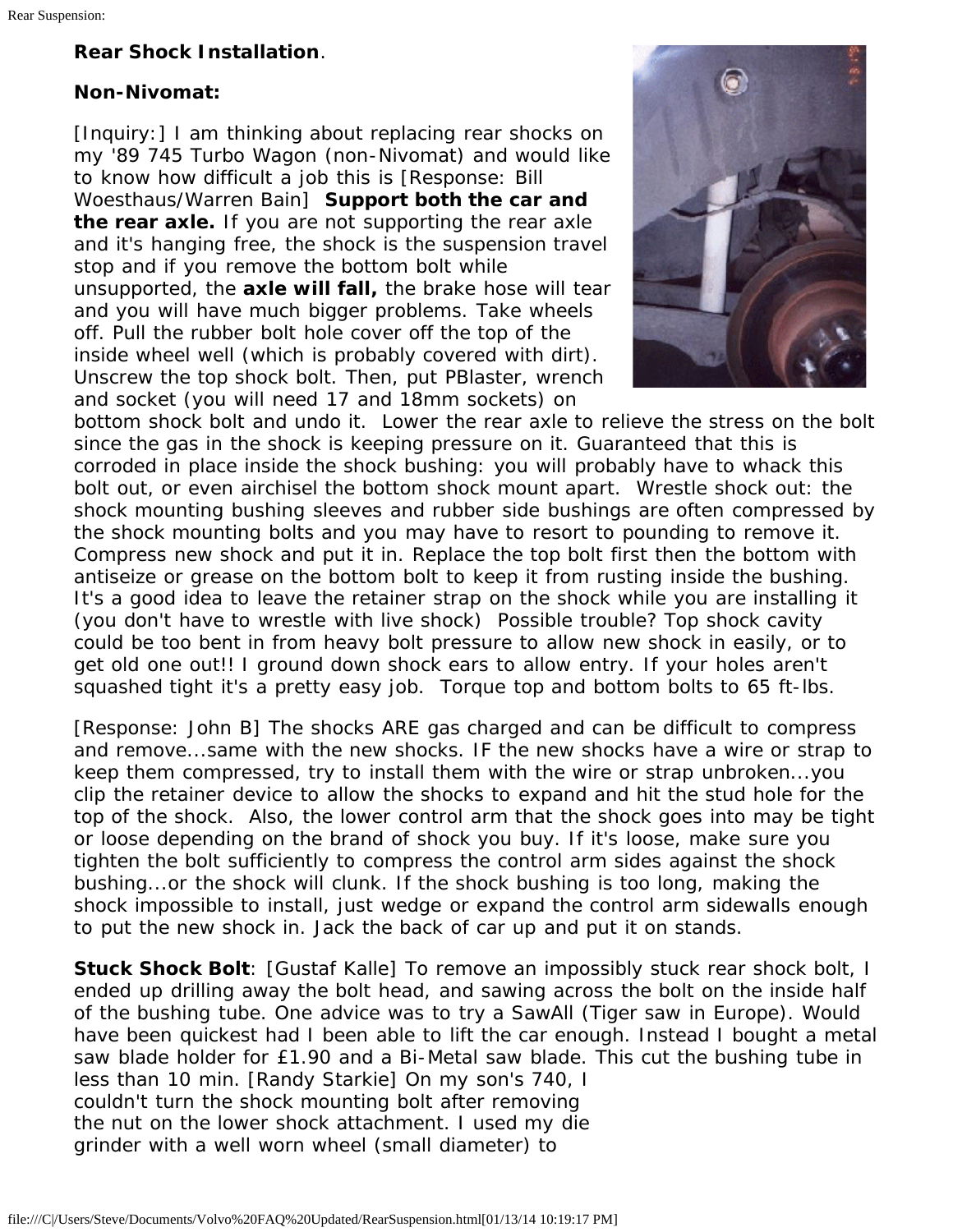make two cuts on bottom of the lower shock mount. That allowed me to remove the shock after removing the top bolt (no rust on the upper mount). After removing the shock I used a knife to cut away the three pieces of rubber and that exposed the entire rolled sleeve. A propane torch was enough to heat the sleeve and bolt enough that I could rotate the



assembly to clearly see the seam on the sleeve. I used additional heat (mapp gas would have been nice) and then used a large cold chisel to open the sleeve before driving out the bolt.

### **Nivomat:**

**Shocks Differ.** [Jerry Warren] The Nivomats on the solid axle cars are smaller (2.5-inches dia.) than those used on Independent rear suspension (3-inches dia.). That's what I found when I checked my 940SE sedan (IRS) and 940SE wagon (solid axle). Removal is similar to the non-Nivomat above. The top bolt is behind the small rubber plug in the frame rail above and forward of the wheel.

**Installation.** [Tip from Matt W] I've been told that with and Independent rear suspension they just drop out, no need for a spring compressor or any special tools...not always. Yes, in many cars the shock will just drop out through the control arm, and this is what I expected of my volvo, especially since I've been told that by others. I'm not sure if this was because they had 1989 7series, but it's not the same as my 1988 760T. We jacked the car up and unbolted both ends of the shock. This of course was before we bothered to realize that the hole in the bottom of the control arm was nowhere near big enough to let the shock fall out. This hole was just big enough for the shock to rest snugly in there when properly installed. Chiltons said the control arms needed to come off, and that requires two jacks. Afterwards the rear end would need alignment. We said screw it, and just decided to give the shocks to the local shop and let them do it.

[Contrary Advice from JohnB] Maybe, maybe not. Just jack the car up under the shock, use about three long cable ties hooked together to hold the shock compressed, and then jack the car up letting the suspension hang. Take the holding bolts out and remove the shock. The hard way (and I've done it both ways, thank you!) is just to jack the car up and let the suspension hang, remove the holding bolts, and then compress the nivomat by hand, hold it together and remove it before it expands. You don't need to disconnect the trailing arm (I did it once out of frustration but it wasn't necessary the next time) although that's one way. [Confirmation from Gene Stevens] A compressed Nivomat is short enough to wrangle out throught the top of the control arm without unbolting it. Use bailing wire or long Ty-wraps to keep it compressed before it's unbolted, or you can try to jam the bottom up and over. [Tom Binkley] In my case with IRS I used a second jack to compress the spring. Jack your car at the jack point. Use jack stands for safety if you have them under the differential. Use the second jack to compress the spring. Once you have loosened the upper and lower bolts on the Nivomat, rotate it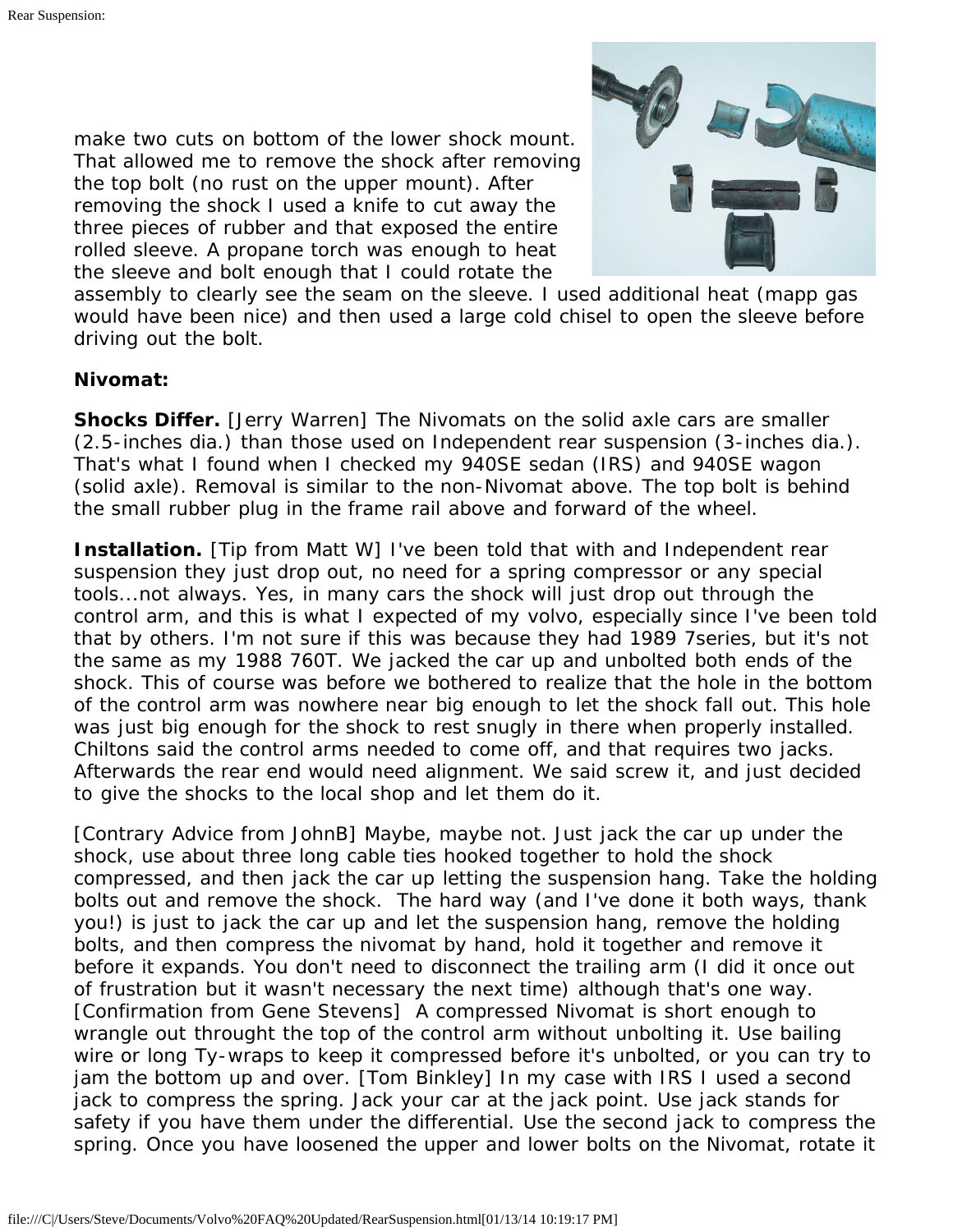to the right or left in order to get it out of the bottom. It will be a tight fit but they will come out. In order to get the full length of the shock out of the spring assembly it will need to be compressed a lot. [Shannon DeWolfe]compress the suspension by raising the car with the jack under the spring. When the wheel is off the ground, the shock is as short as it is going to get. Tie it off there. Let the car back down to the ground and move your jack to the jacking point to raise the car. The suspension will extend but the shock (being tied off and loosened from the suspension) will remain short. Now you can remove the top mount and the shock will be free but still inside the spring..

**Broken Upper Mounting Bolt or Stripped Mounting Nut.** [Tips from Jason Vincent] I tried to remove the passenger side shock, but promptly broke either the bolt or the welded nut inside the channel behind the top mount. As barbarous as it sounds, the fix (as told by my Volvo specialist) is to use a hole saw to go through the opposite side of the channel. On the passenger side this involves removing part of the exhaust. I used a 1 3/4" hole saw to cut my hole in line with the shock, as high up as was physically possible. The nut is not normally exposed. To expose it the box section as I will call it needs to be cut, although on the opposite side of the box, parallel to the upper mount. This process seems barbaric, and it is in some respects, but remember how overbuilt this car is and I really don't think a couple of holes will hurt it. I did go through 2 holesaws and discovered the nut wasn't actually spinning, but the bolt was stripped and jammed into the nut somehow. However, the welded nut can often break loose and spin inside the box channel. I will attempt to extract it and install a helicoil. [Editor] To prevent this, use lots of antiseize on the threads and shaft of both top and bottom shock mounting bolts when reinstalling. **Stripped Nut?** [Jim Bowers] Get a Heli-Coil repair kit if you strip the upper shock mount nut. The nut is welded inside the frame and there is no easy access to it. The Helicoil can be installed from the wheel side. Buy the kit at a good auto parts or machine supply store.

<span id="page-7-0"></span>**Rear Shock Installation: 96+ 960-S90**. [Tips from Warren Bain] I replaced the rear shocks on my 965 [S90-V90][1996]. It was pretty easy actually. I thought the IRS would droop too far since I couldn't see any stops for it anywhere. So I jacked the rear up, took off the tire and supported the trailing arm. I took the old one off and put in the new. I attached the top mount but the bottom was tough, since it is new and gas filled it was quite stiff. So I let the trailing arm down. Lo and behold, it went down far enough for me to easily out the lower mount in with no problem. It only took about an hour and while I had the tires off and the car in the air, I tightened all the bolts I could see, size 17mm and 18mm.

If you use Volvo shocks, look for the shock code contained on the plate on top of the radiator, 5th line, 4th character. My 4th line was blank. IE, 031Y35a, 'Y' is the shock code. [Editor] Consensus on Brickboard seems to criticize OEM shocks and recommend aftermarket.

**Aftermarket Shocks for S90/V90 Cars.** [Eric Seeger] There's finally an aftermarket alternative for our rear shocks! [Monroe](http://www.monroe.com/) Sensa-Trac part #5979 is the new (and as far as I can tell, the only) aftermarket alternative for V90 and part #5978 is for S90 sedans. These are replacement for NON-Nivomat rear shocks. Aftermartket Nivomat replacements are available from Monroe as well. I got a pair installed on my wife's V90 tonight, and I can say that they work very well. At